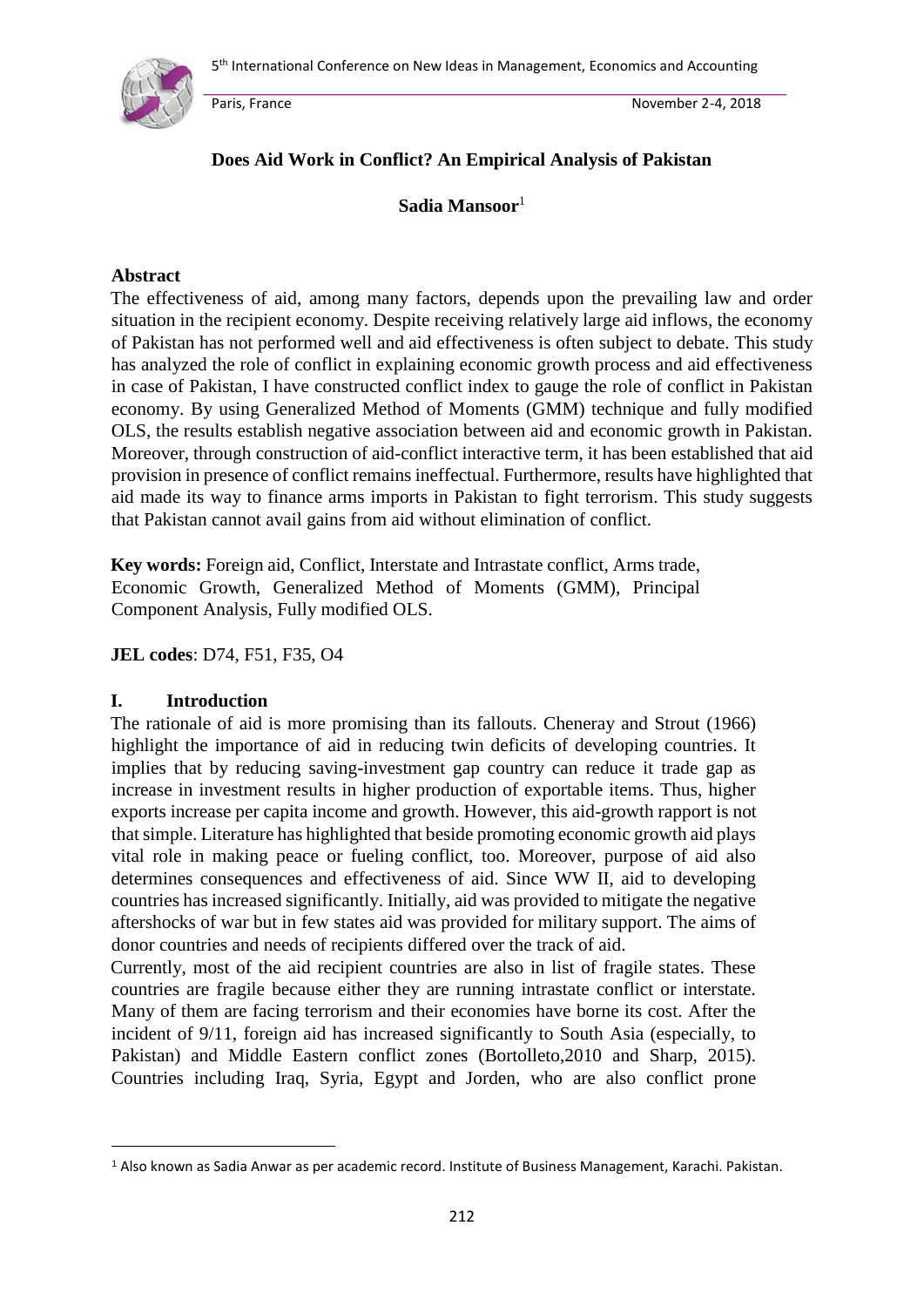

territories with low economic growth are among the top recipients of aid. In spite of high foreign aid inflows to these states, average economic growth rate is as low as 2.1%. Here, Pakistan is no exception, high aid inflows failed to reduce twin deficit of Pakistan and growth rate also remained low. Though Pakistan has been part of different programs of IMF since 1958 and received billions of dollars' aid since its making, outcomes and effectiveness of aid are still under question. This study questioned the effectiveness of aid in existence of conflict in Pakistan.

Considering that the rationale behind foreign assistance is to provide funds to low saving economies who are trapped in vicious circle of low economic growth, the situation gets worse when these low saving-low capital formation countries face any internal or external conflict. The countries who run a conflict may not be able to divert the foreign inflows to fill their saving-investment gap. Thus, this *aid fungibility* makes the aid ineffective to attain economic growth.

An ample literature on Pakistan's economic growth and foreign aid association concludes that aid is not effective in case of Pakistan. Researches have highlighted underlying factors who hinders performance of aid, absence of sound macroeconomic policies, corruption, volatile aid inflows and aid fungibility are the leading determinants of aid ineffectiveness in case of Pakistan (e.g. Ashfaq and Ahmad 2005, Khan and Ahmed 2007, Javid and Qayyum 2011 and Mansoor et al. 2017).

## **Objectives, Contribution and Significance of the Study**

Existing literature on aid effectiveness in Pakistan has ignored the role of conflict. This study is adding to literature by highlighting the role of conflict in tracing effectiveness of aid in Pakistan from 1972-2017. However, conflict is measured through construction of an index which includes number of terrorist attacks, bomb blasts, unemployment rate, public expenditures on education, inter and intra state conflict, weapons trade, burden of refuges, civilian and military causalities, all these variables have included in index with reference to literature. Moreover, this study has empirically assessed the impact of conflict-associated aid inflows on growth through construction of aid-conflict interactive term. By employing GMM methodology and fully modified OLS, effects of interstate, intrastate and aid inflows have estimated on arms imports of Pakistan. The organization of study is as follows: second part of article presents literature on aidgrowth, conflict-growth and aid-conflict dynamics. In third section, I have discussed historical trends of aid inflows and conflict existence in Pakistan. the model and estimation methodology along with construction of conflict index have presented in section four followed by results and policy implication in section five.

## **II. Aid, Growth and Conflict Dynamics**

Aid is said to be effective if it increases economic growth and reduces twin deficit of economy. Moreover, aid reducing poverty and mitigating income inequality also considers effective. Literature is inconclusive in case of aid-growth relationship. Results and impacts of foreign aid on growth varies by country and type of aid. Foreign aid promotes economic growth and helps economy to attain stable socio-economic indicators like education, mortality rate, poverty reduction etc. Moreover, foreign aid increases investment, savings and GDP per capita in developing countries of Sub Saharan Africa and Central Asia (Levy 1988, Khan & Hoshino 1992, Gomanee et al. 2005, Dollar & Levin 2006). A few studies have mentioned Botswana, South Korea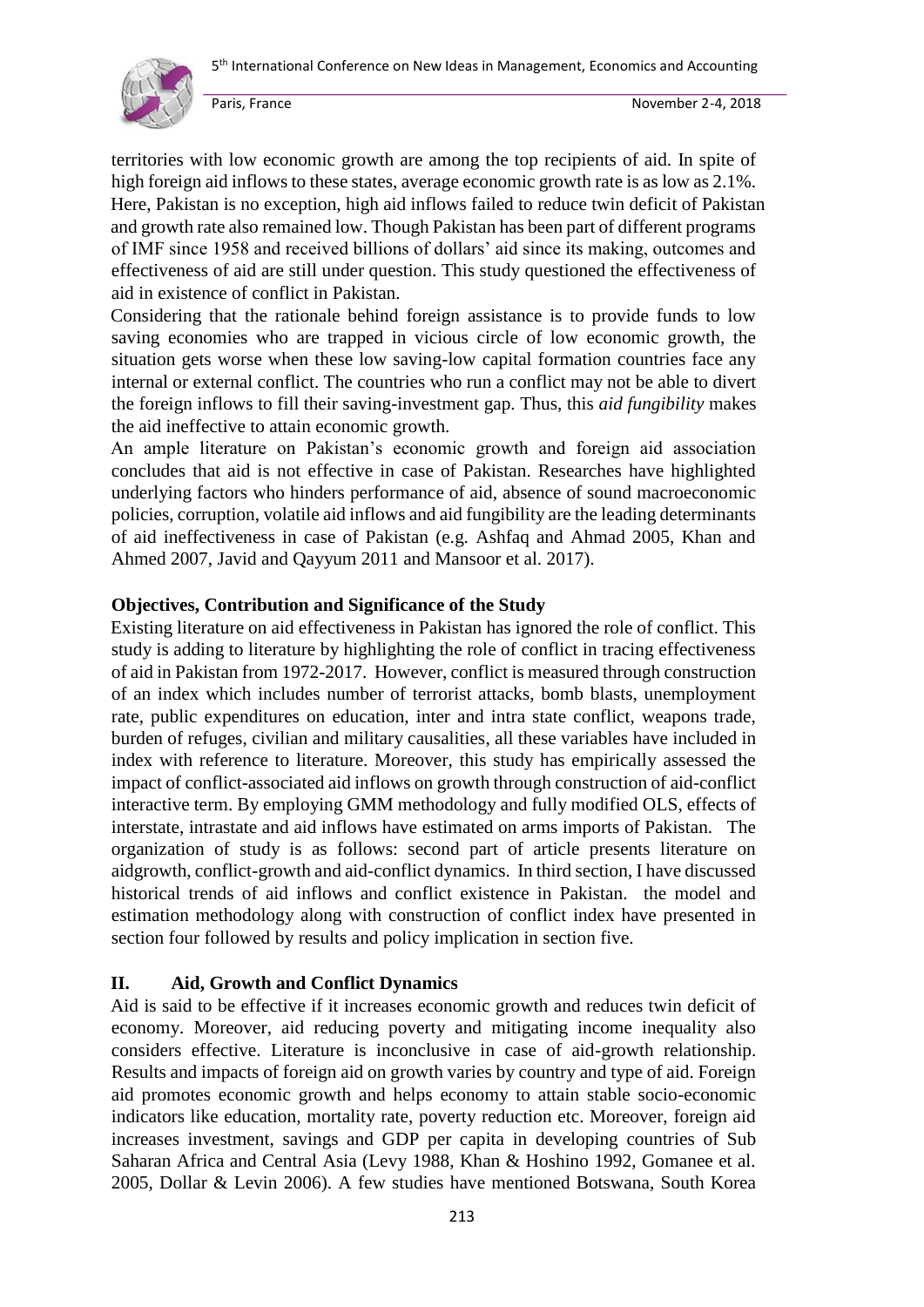

and Taiwan as success stories of aid. Whereas ample literature has underlined the conditional factors in making aid effective; sound macroeconomic policies, noncorruption environment, democracy and financial openness are conditions in which aid can be effective (Boone 1996, Burnside & Dollar 1997,2000, Javid and Qayyum 2009 etc). Though intuitively its appealing that sound macroeconomic policy environment and financial openness helps in achieving goals of aid, Durbarry (1998) Hansen & Tarp (1999, 2001) have established that aid effectiveness is independent of policies and type of government. Many researches have added to existing literature by underlining that aid becomes ineffective if aid flows are volatile or aid has been provided to corrupt governing bodies (Lensink and Morrissy 2000, Hudson and Mosely 2008, Arellano et al 2009, Mansoor et al 2017 etc).

Pioneer work on conflict-growth relationship by Barro (1991) maintains that political instability increases intrastate arms conflict, this conflict hinders economic growth through destabilization of socio-economic indicators. Studies have found bilateral causality between conflict and growth. Stable growth and high per capita income make people and pressure groups fight for bigger chunk and this result in intrastate conflict, in result conflict increases as people again get into fight over economic means for survival (Keen 2000, Bates 2001).

Studies have maintained that wealth and abundant natural resources can erupt conflict. Olsson (2006) find significant positive relationship between natural resources and conflict in Botswana. Similarly, Wizarat (2014) empirically establishes that natural resources become curse for developing countries as power greedy groups and international agencies create conflict in these countries to get possession over natural resources. Hence, conflict emerged for possession and rent seeking hampers economic growth of developing countries.

On other way round, Homer-Dixon (1994) and Fearon and Laitin (2002) establish that societies with wealth and noteworthy financial assets can invest to have better management system for asset protection so that violence conflict decreases or remained under control with increase in wealth. Collier and Hoeffler (1998, 2004) find a nonlinear relationship between economic resources and the risk of armed conflicts. Using Probit and tobit regressions, they attribute natural resources as a potential source of armed conflict. Initially, conflict and risk of war increases with exploration of natural resources, but risk of further increase in conflict decreases when income inequality decreases with increase in per capita income derived from these natural resources. A line of research has found that aid triggers conflict and type of aid also plays its role. Funds provided under military aid umbrella are more likely to prompt inter as well as interstate conflict. considering that aid is fungible, funds and grants to conflict prone economies can further increase the risk of conflict as governments or military powers may use this funding to curb conflict which can respond back. Aiding intrastate conflict affected country can have even severe consequences if aid makes its way to military expenditure rather diverted to reduce twin gap of economy. This may increase interstate or regional conflict because war of arms and power among neighboring country increases with increase in military aid [Addison and Murshed 2001, Collier and Hoeffler 2007, Collier and Benedikt 2009]. For instance, figures show that nearly 40 percent of military expenditure in African countries have been financed through aid which resulted in up surging conflict and low economic growth.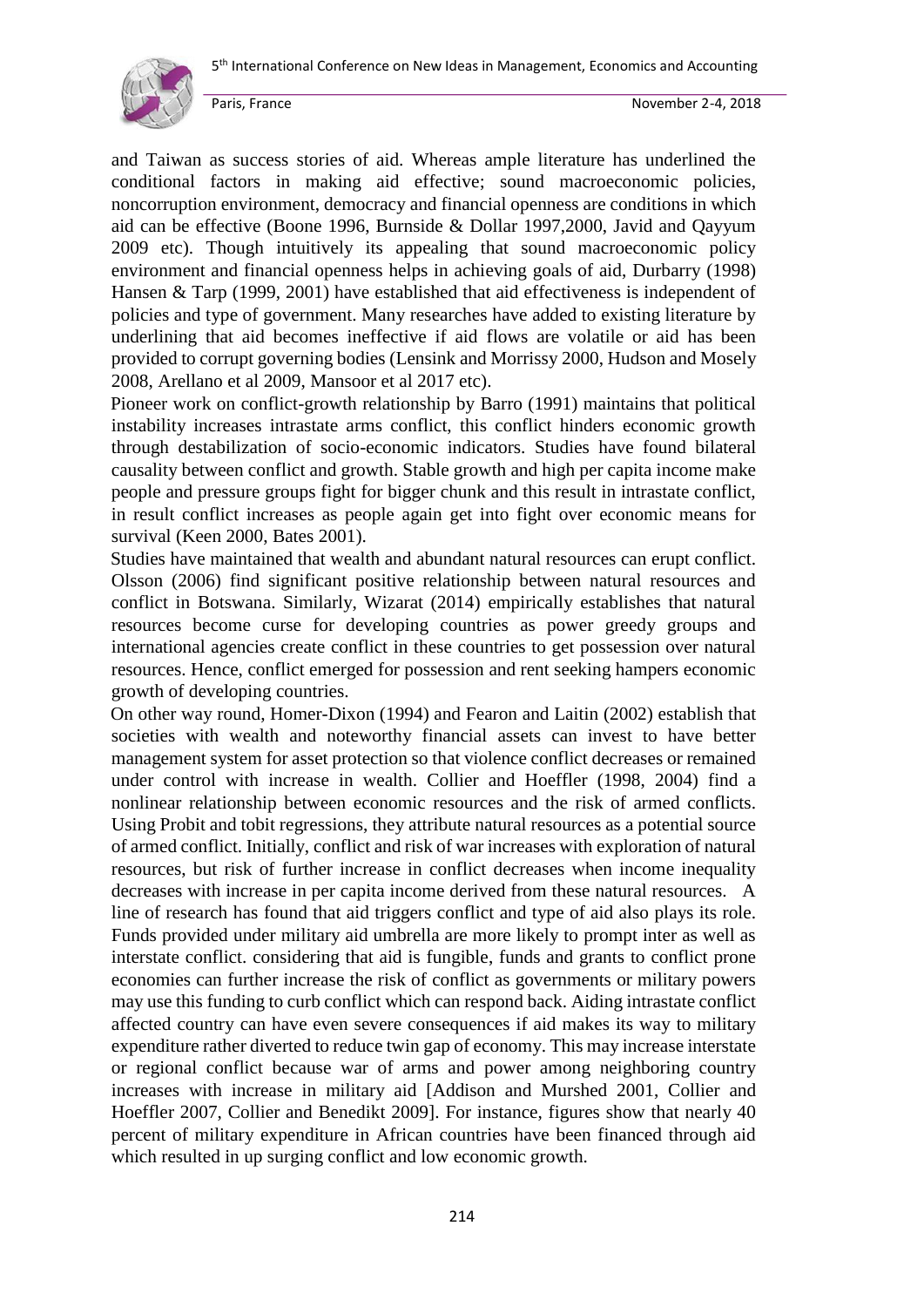

1

International committee of the Red Cross (ICRC) has added to the fact that after cold war large surplus of weapons was transferred to developing countries as a part of direct or military aid which result in inter and intra-state conflict increment. In context to military support and coalition support, many developing countries received heavy amount of armament from arms exporting countries and this transfer increased regional disparities and imbalance of power. Historically, power countries (US and Soviet Union) transferred weapons to Iran, Iraq, Syria and Egypt after the World War II under the heading of military aid but this transfer fueled inter and intra state conflicts in these countries. Factually, aid related to military expenditures, food, transportation and supplies increased the level of conflict and violence in Chechnya, Tajikistan, and Somalia, too (e.g. Kinsella 1994, Anderson 1999).

Recent literature on foreign aid and conflict nexus shows that funds provision to conflict prone countries lead to increase military fatalities (Tao et al, 2016). Strandow et al. (2013) also find that aid promotes conflict and results in increment of military fatalities by as much as 138 percent. On the contrary, Collier and Hoeffler (2002) maintain in past that aid can reduce probability of conflict by 30 percent within five years. Another line of literature has highlighted that the role of aid and conflict in process of democracy. Conflict may trigger during process of democratization (Mansfield and Snyder 1997, Snyder 2000) but aid for democracy can reduce intrastate conflict because aid can finance all promises related to infrastructure development, job creation, access to financial resources and openness [e.g. Fearon 1998, Narang and Nelson 2009, Savun and Tirone 2011]. Berman et al (2011) also supports the phenomena of aiding democracy to reduce conflict, they assess a case study of Iraq in post 9/11 scenario and uphold that improved service provision reduces insurgent violence because aid used by the public sector for provision of public goods resulted in better literacy rate and living standard.

## **III. Dynamics of Aid Inflow to Pakistan and Conflict Existence**

Most of the aid inflows to Pakistan have come from bilateral sources and major contribution has been made by the USA. Anwar and Michaelowa (2004) calculated that more than 72 percent of official development assistance to Pakistan has come from bilateral sources, and out of which nearly half was provided by a single donor i.e. USA. Since 9/11, Pakistan has received nearly USD 32 billion from USA and almost 60 percent of this aid comes under security funds which Pakistan utilized to battle conflict.

Unlike aid flows to other countries, the aid in Pakistan seems to be dependent more on geo-political factors than underlying development needs. Considering large share of aid from bilateral source, it is argued that aid in Pakistan appears to be dependent more on security and military consideration than underlying economic situation or development needs. An analysis of period in which high aid inflows were received also support this assertion. For example, the aid inflow during 1960s and 1970s was the result of Pakistan's signing of mutual defense assistance agreements<sup>2</sup> with USA in pre cold war era. Similarly, aid inflow during 1980s can be contextualized in perspective of Afghanistan

<sup>&</sup>lt;sup>2</sup> In 1954, SEATO (Southeast Asia Treaty Organization) was formed with an objective to arrest growing influence of communism. The member countries include: USA, France, Great Britain, New Zealand, Australia, Philippines, Thailand and Pakistan. In 1955, Turkey, Iraq, Great Britain, Iran and Pakistan signed Baghdad Pact to protect the region against communist encroachment. In 1959, it was named as CENTO (th*e* Central Treaty Organization) when Iraq pulled out of the Pact.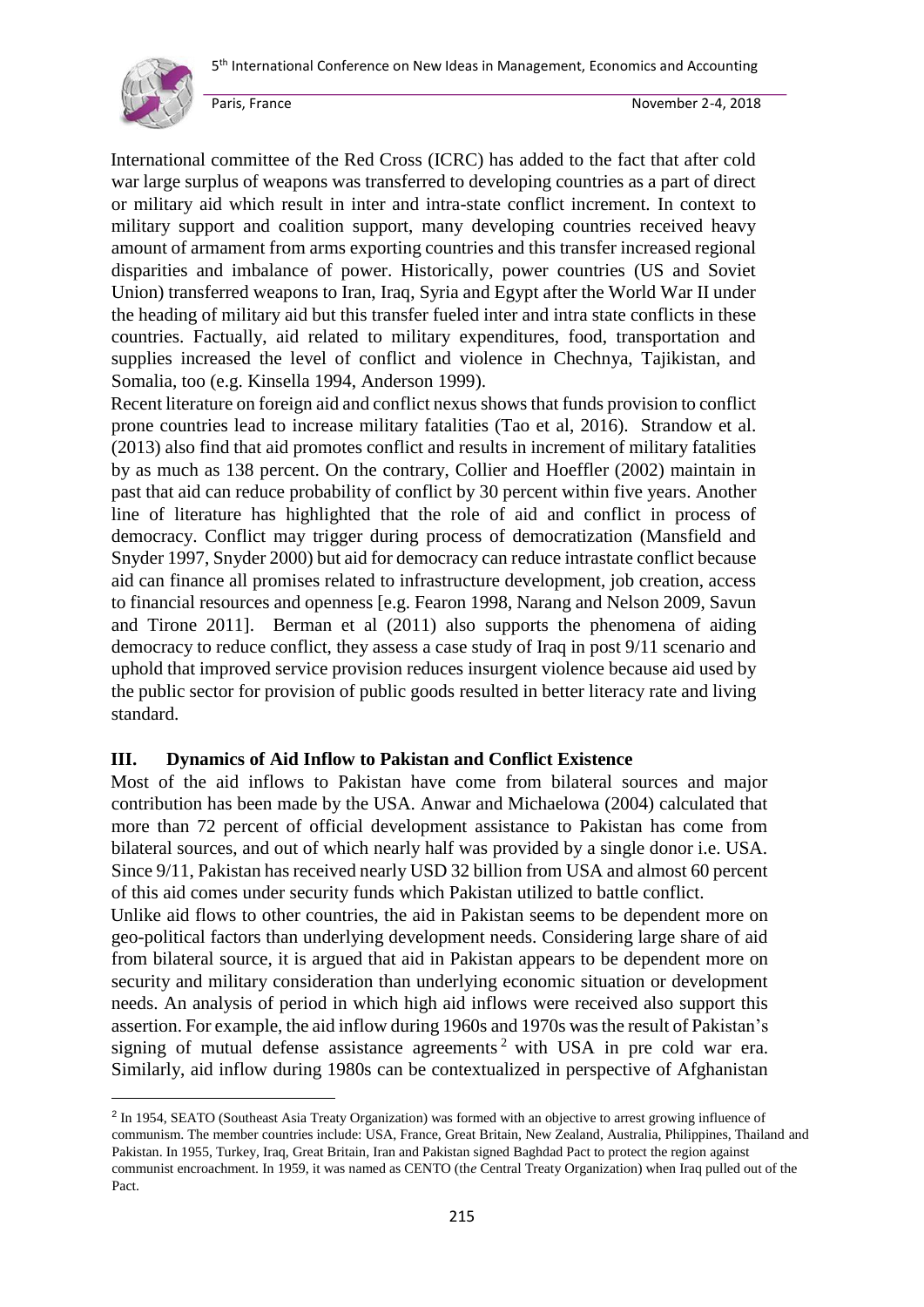

war. During 1990s, the USA and other multilateral donor agencies placed sanctions on economic assistance to Pakistan as Afghan war ended. Aid inflows to Pakistan dropped further after execution of nuclear tests in May 1998 and overthrowing of democratically elected government by the military in October 1999. Being under several sanctions from USA, Pakistan consequently received lowest average annual aid during 1990s.

However, the sanctions were waived after incident of 9/11 attacks and Pakistan's subsequent joining of coalition of war against terror. Pakistan received highest average annual aid of approximately USD 2.9 billion during period 2010-14. The majority of the funds have come under the Coalition Support Fund (CSF) which is the reimbursement of the cost of fighting terrorism over and above regular military cost incurred by the Pakistan. The other security-related accounts under which aid inflows have received are the Pakistan Counterinsurgency Fund/Counterinsurgency Capability Fund (PCF/PCCF). There was a clear shift in US aid strategy in 2010 when USA offered non-military aid to Pakistan under Enhanced Partnership with Pakistan Act, also known as the Kerry-LugarBerman Act. The act committed USD 1.5 billion per year to Pakistan as nonmilitary aid from 2010 to 2014. Being part of war on terror, the military expenditures in Pakistan have also observed a significant increase. For instance, during 2015-16, Pakistan has spent around USD 1,630 million on arms imports. The official accounts show that from during 2007-2016, Pakistan has imported arms worth on average USD 1,072 million per year. The compound annual growth rate of military expenditure is 14 percent from 20072016.

This study contributes to the ongoing debate of aid effectiveness by analyzing case of Pakistan. The motivation of this study is to estimate the impact of foreign aid vis-à-vis conflict on economic growth of Pakistan. The majority of empirical literature on Pakistan has highlighted that foreign aid has been ineffective in promoting economic growth. In this regard, I want to analyze and highlight the role of conflict in aid effectiveness. The rationale of foreign aid states that aid is needed to fill saving-investment gap to accelerate economic growth. However, conflict prone country's fungible aid issue can divert financial inflows to military and non-development expenditures which results in making aid ineffective to promote economic growth and combating conflict.

Pakistan has long history to be involved in inter-state conflict. At the same time, intrastate conflict has also increased especially after Pakistan involvement in global war on terror. Political instability, high unemployment rate, law and order conditions, unavailability or lack of access to financial and physical resources for general public, low school enrollment rate, low public spending on education sector, religious and ethnic issues can be attributed for increase in conflict in Pakistan. Three major wars with India, increased terrorist attacks in the aftermath of 9/11, and burden of afghan refugees are the main origins of conflict in Pakistan.

## **IV. ESTIMATION METHODOLOGY AND DATA**

Economic growth of any country depends on combination of inputs (labor L, financial and physical capital K) with reference to their elasticities. Availability and responsiveness of inputs enables an economy to increase exportable production (To).

$$
Y = f(L^{\alpha}, K^{\beta})
$$
  
 
$$
Y = f(L^{\alpha}, K^{\beta}, T o^{\gamma})
$$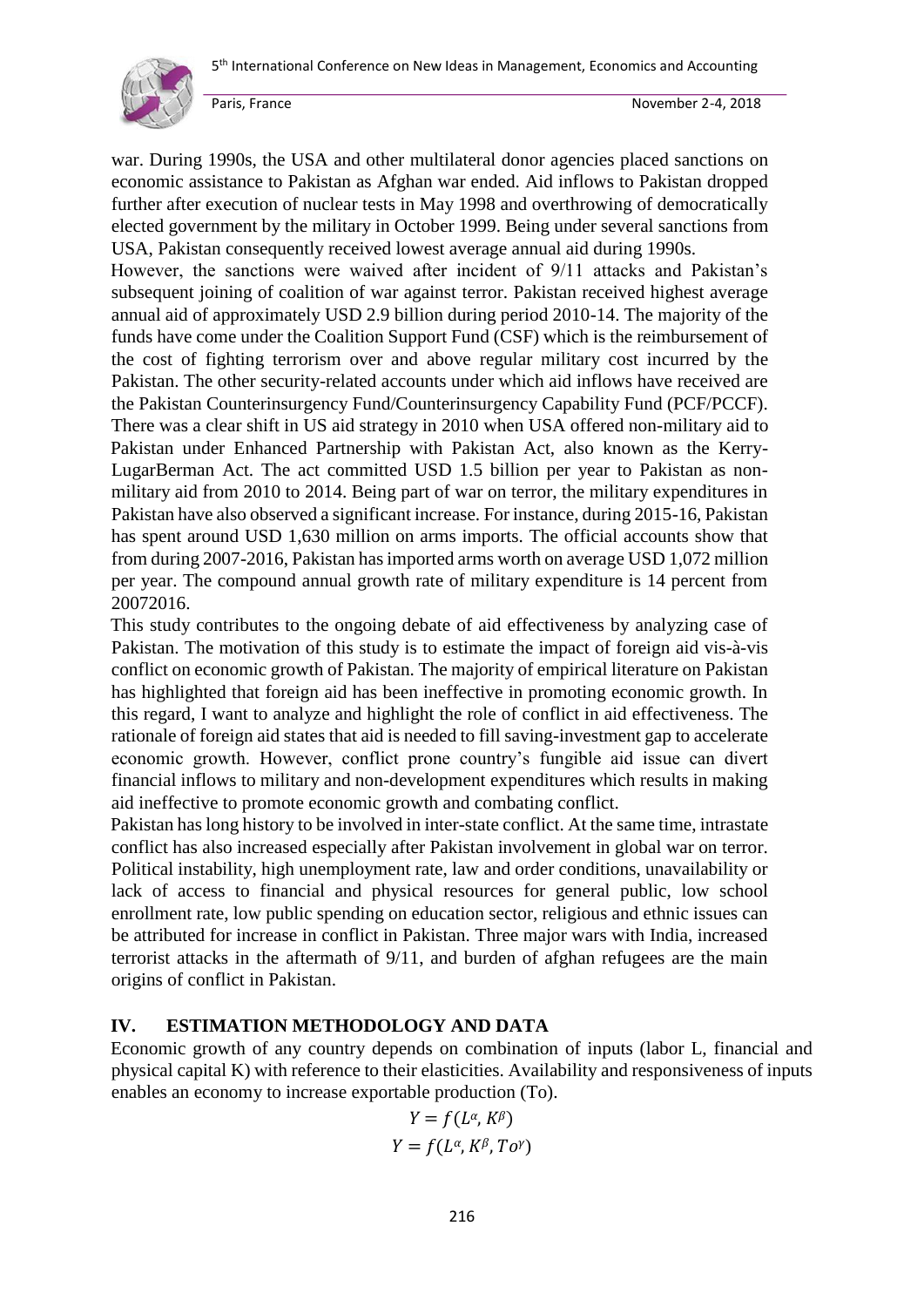

An economy suffering with low financial capital and savings will require foreign assistance to reduce saving investment gap to increase output. This need is rationale behind foreign aid and foreign debt.

# $Y = f(L^{\alpha}, K^{\beta}, To^{\gamma}, Aid, Debt)$

The problem emerges when recipient government faces any conflict. To combat that conflict, government divert these financial inflows to reduce the level of conflict. Developing countries, being already faced with low saving-low investment trap, thus look for foreign aid and debt to deal with conflict. Similarly, low revenue (R) collection also leads to increase in foreign assistance and debt dependency. In this study, an index has been constructed to assess the impact of conflict on economic growth. **Construction of Conflict Index of Pakistan**  In this study, I have constructed an index to measure the level of conflict in Pakistan. The value of index implies that higher the value of index, higher the level or intensity of the conflict. Principle Component Analysis (PCA) has used to construct this index. The first component of PCA explains maximum variations of the data, while the second and third components explain the remaining variations. Following literature, I have added refugee burden (Ref), unemployment rate (Ue), drone attacks (Da), fatalities due to conflict (F), education expenditure (Ex), arms imports (Arms), suicide attack and terrorist incidents (ST), intra (Is) and interstate (Ic) conflict in index. The weights of included variables have derived through first principal component as it represents the highest correlation. Finally, weights  $\phi$  have been assigned through normalizing the values of vector 1. The conflict index used in this analysis is based on the following equation:

 $( )$   $( )$   $( )$  $( )$  $\mathcal{E}$  $\left($ Conflict Index =  $\dot{\omega}_1$  (Ref) –  $\dot{\omega}_2$  (EX) +  $\dot{\omega}_3$  (Ue) +  $\dot{\omega}_4$  (Da) +  $\dot{\omega}_5$  (F) +  $\dot{\omega}_6$  (ST)  $+\omega_7$   $(Ic) + \omega_8$   $(Is) + \omega_9$   $(Arms)$ Conflict Index  $= 0.015 (Ref) - 0.010 (EX) + 0.046 (Ue) + 0.188 (Da)$  $+0.201$  F  $+0.19$  ST  $+0.155$  Ic  $+0.141$  Is  $+0.168$  Arms

Figure 4.1 presents historical trend of constructed conflict index. I have also checked the stationarity of this series and reported the results in Table 4.1. ---add figure 4.1----- from annexure

The volatility in conflict index highlights the incidence and intensity of conflict over the long period of time. After the Indo-Pak war (1971), Pakistan faced interstate conflict which resulted in separation of east and west Pakistan. Implementation of nationalization policy increased income inequality, unemployment and poverty in the economy in 1970s. During the same time period, Pakistan economy suffered with flood and drought on almost alternative years. The decline in per capita income and increase in inflation triggered intrastate conflict. After Afghan war, Pakistan economy came under severe pressure when notable amount of Afghan refugees migrated to Pakistan in 1979. This was the time when concept of religious radicalization was pursued and Pakistani Taliban emerged to take part in Afghan war. The aftermath of all was increased inter and intrastate conflict in 1990s and 2000s. The prevalence of conflict peaked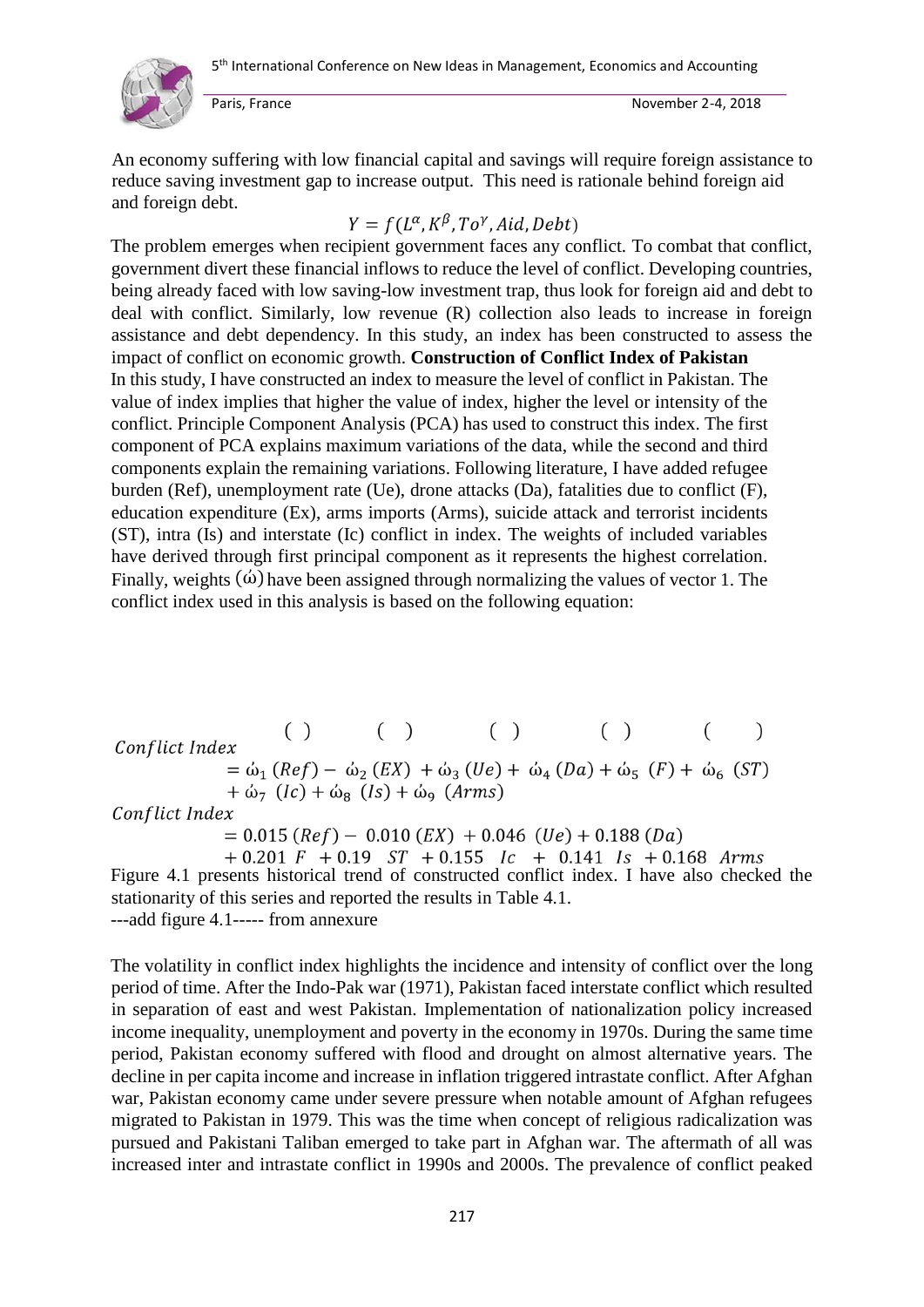

 $\left( \left( \ln V_{0.017} \right) \right)$  =  $\left( \ln V_{1.072} \right)$  = 0.1

-------------- (4.5) To

further after the 9/11 attacks and Pakistan's subsequent joining of global war on terror. Suicide attacks rattled the cities and garrisons of Pakistan and more than 50,000 lives were lost in a period of 15 years. Military expenditures also increased tremendously along with heavy arms imports. The deterioration in law and order situation also resulted in reducing foreign direct investments decline and below potential GDP growth.

### **---------Add table 4.1 from annexure------ The**

## **Methodology and Empirical Equations**

In this study Generalized Method of Moment (GMM) technique has been employed to estimate the effectiveness of foreign aid in the presence of conflict. Hansen (1982) developed the generalized method of moments (GMM) model and it has been widely used due to its several advantages. Particularly, GMM is useful in case of endogenity, Hansen and Tarp (2000), Rajan and Subramanian (2005) have highlighted the existence of potential endogenity between aid and economic growth, they have also suggested that GMM methodology is appropriate to assess the relationship between aid and growth. Specifically, following equations have been estimated to assess the impact of foreign aid and conflict on Pakistan economy from 1972 to 2017.

 $(\ln Y_{2017} - \ln Y_{1972})_i = a_0 + a_1 \ln(\text{Aid})_i + a_2 \ln(\text{L})_i + a_3 \ln(\text{K})_i + a_4 \ln(\text{To})_i + a_5 \text{ (FDI)}_i +$  $a_6 \ln(Gx)_i + \mu$  ------ (4.1)  $(\ln Y_{2017} - \ln Y_{1972})_i = a_0 + a_1 \ln(\text{Conflict})_i + a_2 \ln(L)_i + a_3 \ln(K)_i + a_4 \ln(\text{To})_i + a_5$ 

 $(FDI)_i + a_6 \ln(Gx)_i + \mu$  ------- (4.2)

 $(\ln Y_{2017} - \ln Y_{1972})_i = a_0 + a_1 \ln(\text{Aid})_i + a_2 \ln(\text{L})_i + a_3 \ln(\text{K})_i + a_4 \ln(\text{To})_i +$ 

 $a_5$  (FDI)<sub>i</sub> +  $a_6$  ln(Conflict)<sub>i</sub> +  $a_7$  ln(Gx)<sub>i</sub> +  $\mu$  ------------ (4.3)

The dependent variable is real GDP per capita (Y) from 1972-2017. Literature maintains positive impact of labor, capital and trade openness on economic growth. Here, gross fixed capital formation series has used as a proxy of capital. While impact of foreign aid and foreign direct investment on economic growth varies by country's need and utilization. Following Burnside and Dollar (2000), an aid-conflict interactive term has constructed in equation (4.4). This term implies that aid inflows associated to conflict have impact on economic growth of Pakistan. By rearranging equation (4.3), following equations assess the impact of aid inflows associated to conflict on economic growth.

$$
a_4 \ln(\text{To})_i + a_5 (\text{FDI})_i + a_6 \ln(\text{Gx})_i + \mu
$$
  
\n
$$
a_1 \ln(\text{Aid Conflict} + \text{Corflict} + \text{Corflict} + \text{Corflict} + \text{Corflict} + \text{Corflict} + \text{Corflict} + \text{Corflict} + \text{Corflict} + \text{Corflict} + \text{Corflict} + \text{Corflict} + \text{Corflict} + \text{Corflict} + \text{Corflict} + \text{Corflict} + \text{Corflict} + \text{Corflict} + \text{Corflict} + \text{Corflict} + \text{Corflict} + \text{Corflict} + \text{Corflict} + \text{Corflict} + \text{Corflict} + \text{Corflict} + \text{Corflict} + \text{Corflict} + \text{Corflict} + \text{Corflict} + \text{Corflict} + \text{Corflict} + \text{Corflict} + \text{Corflict} + \text{Corflict} + \text{Corflict} + \text{Corflict} + \text{Corflict} + \text{Corflict} + \text{Corflict} + \text{Corflict} + \text{Corflict} + \text{Corflict} + \text{Corflict} + \text{Corflict} + \text{Corflict} + \text{Corflict} + \text{Corflict} + \text{Corflict} + \text{Corflict} + \text{Corflict} + \text{Corflict} + \text{Corflict} + \text{Corflict} + \text{Corflict} + \text{Corflict} + \text{Corflict} + \text{Corflict} + \text{Corflict} + \text{Corflict} + \text{Corflict} + \text{Corflict} + \text{Corflict} + \text{Corflict} + \text{Corflict} + \text{Corflict} + \text{Corflict} + \text{Corflict} + \text{Corflict} + \text{Corflict} + \text{Corflict} + \text{Corflict} + \text{Corflict} + \text{Corflict} + \text{Corflict} + \text{Corflict} + \text{Corflict} + \text{Corflict} +
$$

 $(lnY_{2017} - lnY_{1972})_i = a_0 +$  $a_1 ln(Aid)$ <sub>i</sub> +  $a_2 ln(L)$ <sub>i</sub> +  $a_3$  $ln(K) + a_4 ln(T_0)$ i +

check the robustness of results, I have re-estimated the equations 4.3  $\&$  4.4 through Fully Modified OLS method.

### **Arms Trade and Military Expenditure**

When government faces conflict, military expenses (M) increases along with non-development expenditures (Gc). Literature also highlight that revenue collection in developing countries are far lower than their expenditures and situation get even worse when there is a conflict. In the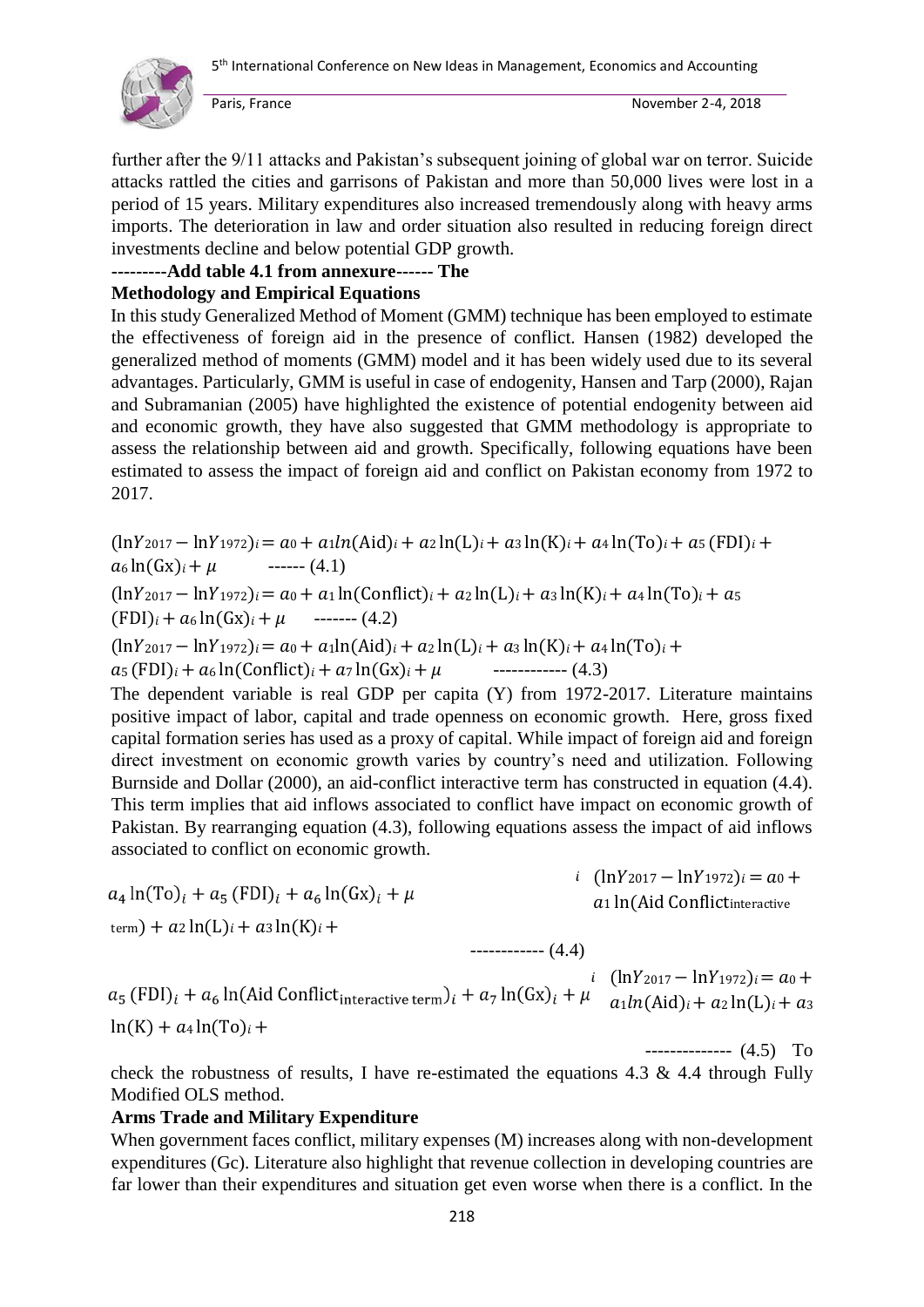

presence of any war or conflict, government diverts its financial resources from development avenues to military expenditures to fight conflict.

Considering that economic welfare (W) is a function of government spending, following equations express the consumption pattern of government:

$$
W = f(Gd, Gc, M)
$$

$$
Maximize W(Gd, Gc, M) = G_d^{\alpha}, G_c^{\beta}, M^{\gamma}
$$
----- (4 a)

Revenue collection in developing and low income countries are usually lower than public sector expenditures, hence

$$
R \leq (P_d Gd + P_c Gc + P_M M)
$$
 Here,

the need for aid arises to fill income-expenditure gap.

$$
R + A id = P_d Gd + P_c Gc + P_M M \text{ ---} (4 b)
$$

By using (3.1) and (3.2), the langrangian will be

$$
\mathcal{L} = G_d^{\alpha}, G_c^{\beta}, M^{\gamma} + \lambda (\mathbf{R} + \mathbf{A} \mathrm{id} - P_d G d - P_c G c - P m M)
$$

Here, Gdo and Gco are threshold levels of public expenditures and Mo is threshold level of military expenditures to fight conflict. By normalizing (4 a), I get

Maximize W(Gd, Gc) =  $\alpha \ln(Gd - Gdo) + \beta \ln(Gc - Gco) + \gamma \ln(M - Mo)$  --------- (4 c) Following first order condition, I have

$$
\frac{\partial W}{\partial Gd} = \frac{\alpha}{(Gd - Gdo)} - \lambda P_{Gd} - \lambda P_m
$$

$$
\frac{\partial W}{\partial Gc} = \frac{\beta}{(Gc - Gco)} - \lambda P_{Gc} - \lambda P_m
$$

$$
\frac{\partial W}{\partial M} = \frac{\gamma}{(M - Mo)} - \lambda P_{Gc} - \lambda P_{Gd}
$$

$$
\frac{\partial W}{\partial \lambda} = R + Aid - P_dGd - P_cGc \cdot P_{mM}
$$

by solving for Gd, Gc, M and langrangian multiplier  $\begin{pmatrix} a & b \end{pmatrix}$ , I get

$$
Gc^* = \frac{\beta}{\lambda P_c} + \lambda P_c + \lambda Pm + \lambda P_d
$$
  

$$
M^* = \frac{\gamma}{\lambda P_m} + \lambda P_c
$$
  

$$
\lambda = \frac{\alpha + \beta + \gamma}{R + Aid - P_d Gd - P_c Gc - PmM}
$$

After substituting the values of Gd, Gc and M in langrangian multiplier, I get

$$
Gd^* = \frac{\alpha (R + Aid - P_dGd - P_cGc - PmM)}{(\alpha + \beta + \gamma) P_d} + Gd\sigma
$$
  
\n
$$
Gc^* = \frac{\beta (R + Aid - P_dGd - P_cGc - PmM)}{(\alpha + \beta + \gamma) P_c} + Gc\sigma
$$
  
\n
$$
M^* = \frac{\gamma (R + Aid - P_dGd - P_cGc - PmM)}{(\alpha + \beta + \gamma) P_d} + M\sigma
$$

This optimal value of military expenditures expresses the expenditures on arms imports, internally displaced people's insurances, resettlement cost in operation area and cost of maintaining desirable level of military soldiers and equipment to fight conflict. This cannot be financed solely from revenue, increase in these expenditures demand more aids and debts. Pakistan, being part of war on terror, also utilized coalition support funds to finance these exponentially increased military expenditures since 2007.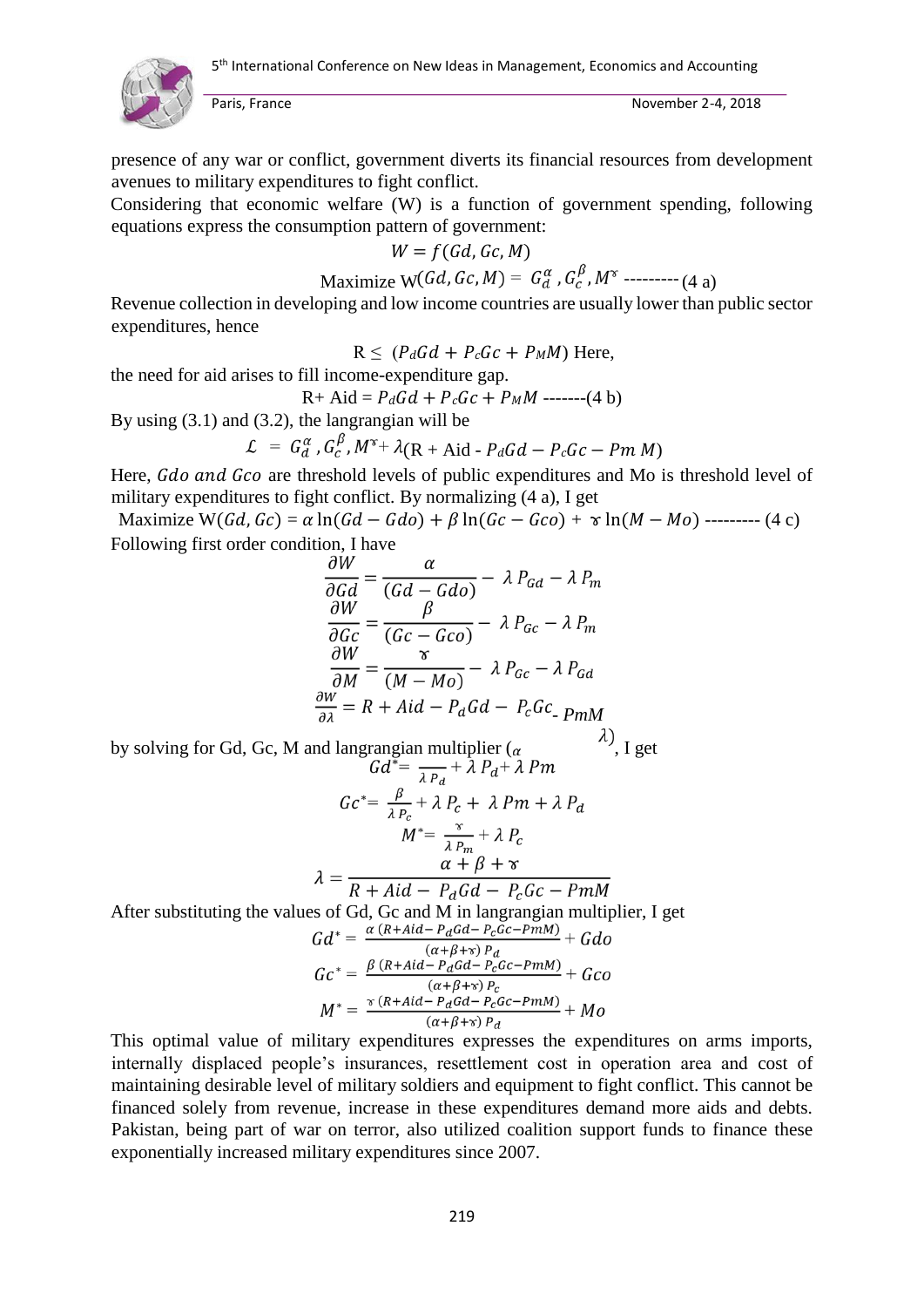

In presence of conflict, military expenditure increases so as arms trade. Following equation asserts that impact of conflict on arms imports (AT) in case of Pakistan.

 $(AT_{2017} - AT_{1972})_i = a_0 + a_1(Ad)i + a_2 \ln(Conflict)_i + a_3(CSF)_i + a_4(M)_i + \mu$  $---(4.6)$ 

 $(AT_{2017} - AT_{1972})_i = a_0 + a_1(Add)_i + a_2(Inter)_i + a_3\ln(Intra)_i + a_4(CSF)_i + a_5(M)_i +$  $\mu$  ----- (4.7)

Since 9/11, Pakistan received coalition support fund (CSF) to fight conflict, and therefore I have used dummy for CSF in this analysis. In Equation (4.6), I have replaced conflict index with inter and intra state conflict.

## **Data Source and Variables**

----- add table 4.2 from annexure-----

## **V. ESTIMATION RESULTS AND DISCUSSION**

This study has empirically assessed the aid effectiveness in case of Pakistan. This study has employed GMM methodology to analyze the dynamics of foreign aid, conflict and economic growth. The results in Table 5.1 show the negative association between foreign aid inflows and economic growth; one percent increase in foreign aid inflows leads to 0.07 percent decrease in economic growth. The robustness of the result is examined in Table 5.1. Foreign aid has consistently negative coefficient. Findings of this study are consistent with the results of Doucouliagos and Martins (2005), Javid and Qayyum (2011). Rajan and Subramanian (2005) also state that aid inflows can reduce competitiveness of the country which can result in low exportable production, hence, low economic growth. Another reason behind this finding can be Pakistan's reliance on bilateral aid. Baure (1982) and Radelet (2006) emphasized that bilateral aid is mostly politically motivated aid and not for economic needs of economy. Existence of corruption and political instability can also be contributing factors in making aid ineffective. In this analysis, I have empirically estimated the impact of conflict on foreigngrowth relationship. Results of Eq. 4.3 show that in the presence of conflict, aid reduces economic growth by 0.05 percent. Similarly, conflict negatively effects economic growth by 0.07 percent when aid sent to conflict prone Pakistan economy.

The results of equation (4.4) suggest that aid inflows associated to conflict control also portrayed negative impact on Pakistan economy. Aid affiliated to conflict decreased economic growth by 0.01 percent. This result is also in line with existing literature. As many studies suggested that aid provided to fight conflict can further boost the level and intensity of conflict (Narrang. 2015, Strandow et al. 2016).

-------------- ADD TABLE 5.1 FROM ANNEXURE-------------

To check the robustness of results, I have re-estimated Eq. 4.3 through Fully Modified Ordinary Least Square (FMOLS) method. The results presented in Table 5.2 are consistent with the results of GMM estimations. The coefficients and signs of control variables are also steady throughout the analysis. As highlighted in the literature, labor force, trade openness, and gross fixed capital formation have significantly positive impact on economic growth of Pakistan. However, foreign direct investment has negative impact on economic wellbeing; historically Pakistan has experienced that the most of the foreign direct investment did not bring technology to Pakistan and this eventually resulted in capital flight out of the economy. This result is also consistent the results of Adewumi (2007) and Rahman (2015).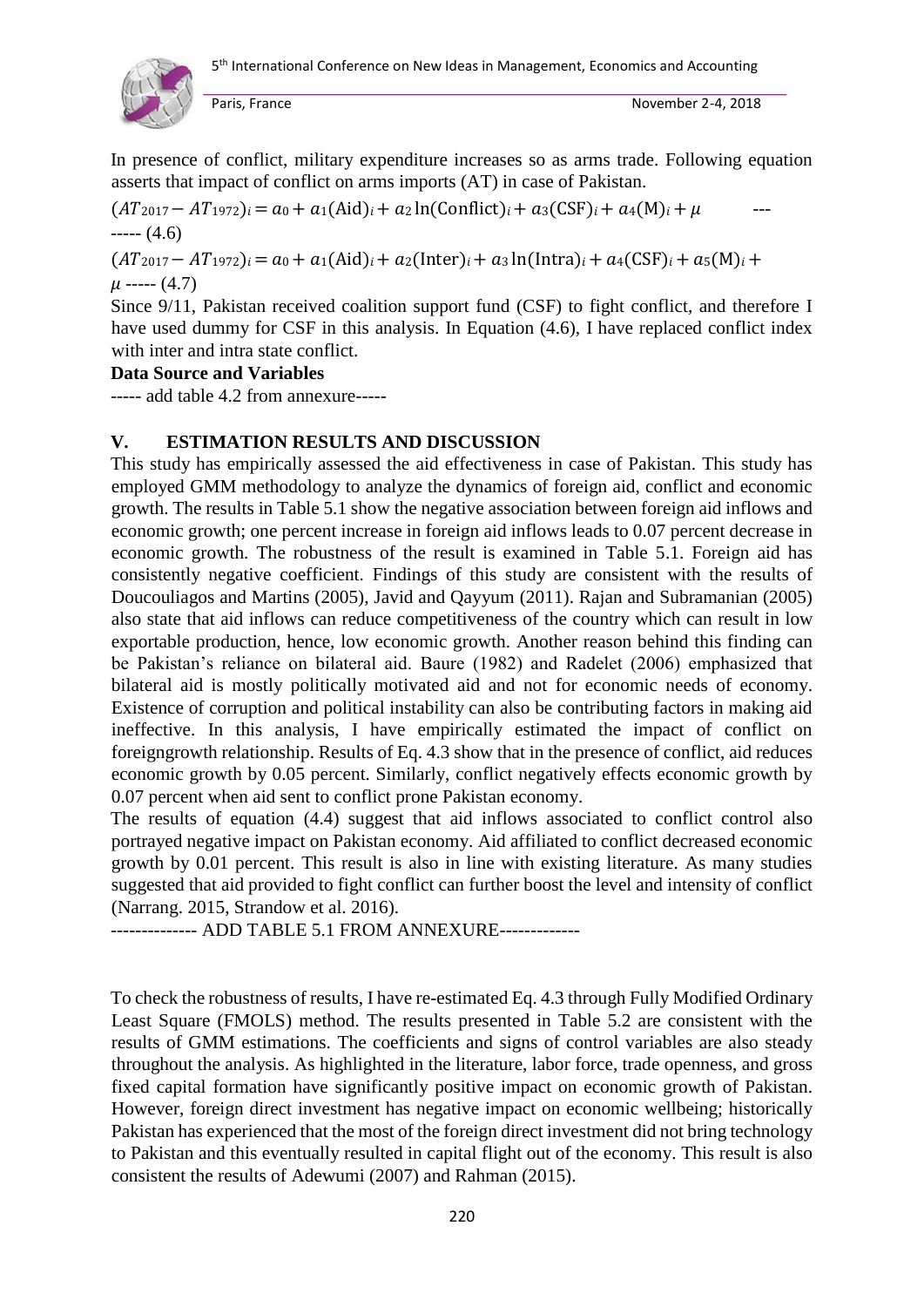

1

Paris, France **November 2-4, 2018** 

## ----- ADD TABLE 5.2 FROM ANNEXURE------

Findings of this study show that existing conflict has significantly negative impact on economic growth of Pakistan even in the absence of foreign aid in Eq 4.2. This also suggest robustness of in findings. Results presented in Table 5.1 show that one percent increase in conflict reduces economic growth rate by 0.14% in Pakistan. These results are in line with findings of Polachek and Sevastianova (2012). They state that annual economic growth reduces by 0.01-0.13 percentage points if there is any ongoing civil war. Similarly, interstate conflict reduces growth by 0.18-2.77 percentage points. As Pakistan has been suffering with both inter and intra state conflicts, findings of negative association between growth and conflict are per expectation. Also, the findings have supported the construction of index. All the employed variables in index have meaningful relationship with emergence of conflict in Pakistan. For instance, literature maintains that inflow of refuges leads to increase in ethnic conflict (Newland, 1993). Similarly, Brown (1993) states that refugee burden increases security cost and military expenditures. After an increase in refugee burden since 1979, Pakistan has faced a tremendous rise in interstate as well as intrastate and ethnic conflict. Considering limited fiscal space due to low revenue mobilization, Pakistan had to seek foreign aid to accommodate refugees. According to Gearon  $(2013)$ , reduction in education expenditures leads to increase in terrorism. Unesco's report<sup>3</sup> also suggests that education attainment can prevent a country from extremisms and terrorism. Pakistan has received a handsome amount of multilateral aid to finance education sector expenditures.

Cramer (2011) presents a generous literature to establish positive relationship between conflict and unemployment. Due to high level of unemployment, more people get involve in violent conflict. The cost of this conflict is reduction in economic growth and further increment in unemployment. Mandel (1998) states that conflict has an economic cost. Increase in arms imports reduces development expenditure of developing countries. However, this arms trade has positive impact on supplier's economic growth. Craft and Smaldone (2003) maintain positive relationship between arms trade and conflict. They also find negative impact of war and arms' imports on economic growth of sub-Saharan Africa. In case of Pakistan, fighting conflict results in an increase in arms imports so as aid requirement. Drone attacks increased cost of settlement and insurance for Pakistan. Pakistan has lost number of soldier and personals in interstate and intrastate conflict, which results in increase in transfer payment burden on government.

Findings of this study show that aid-conflict interactive term also has negative impact on economic growth. Historically, most of the aid provided to Pakistan was associated to refuge settlement, conflict mitigation or to finance war on terror. The aid has not been provided to fill the saving-investment gap or to promote economic growth. Since aid inflows coincide with conflict, it has negative impact on Pakistan's economic growth.

This study has empirically estimated the association of conflict with arms imports in case of Pakistan. Results in Table 5.3 indicate that due to increase in conflict, arms imports have significantly increased in Pakistan. One percent increase in conflict leads to 1.6 percent increase in arms imports, enlarging the military expenditures ultimately. While, coalition support funds and aid to fight terrorism has insignificantly positive association with arms imports. It can also be assessed that arms imports have significantly increased due to interstate conflict and intrastate conflict have insignificant positive association with arms imports in case of Pakistan.

<sup>3</sup> The report is available at http://unesdoc.unesco.org/images/0024/002477/247764e.pdf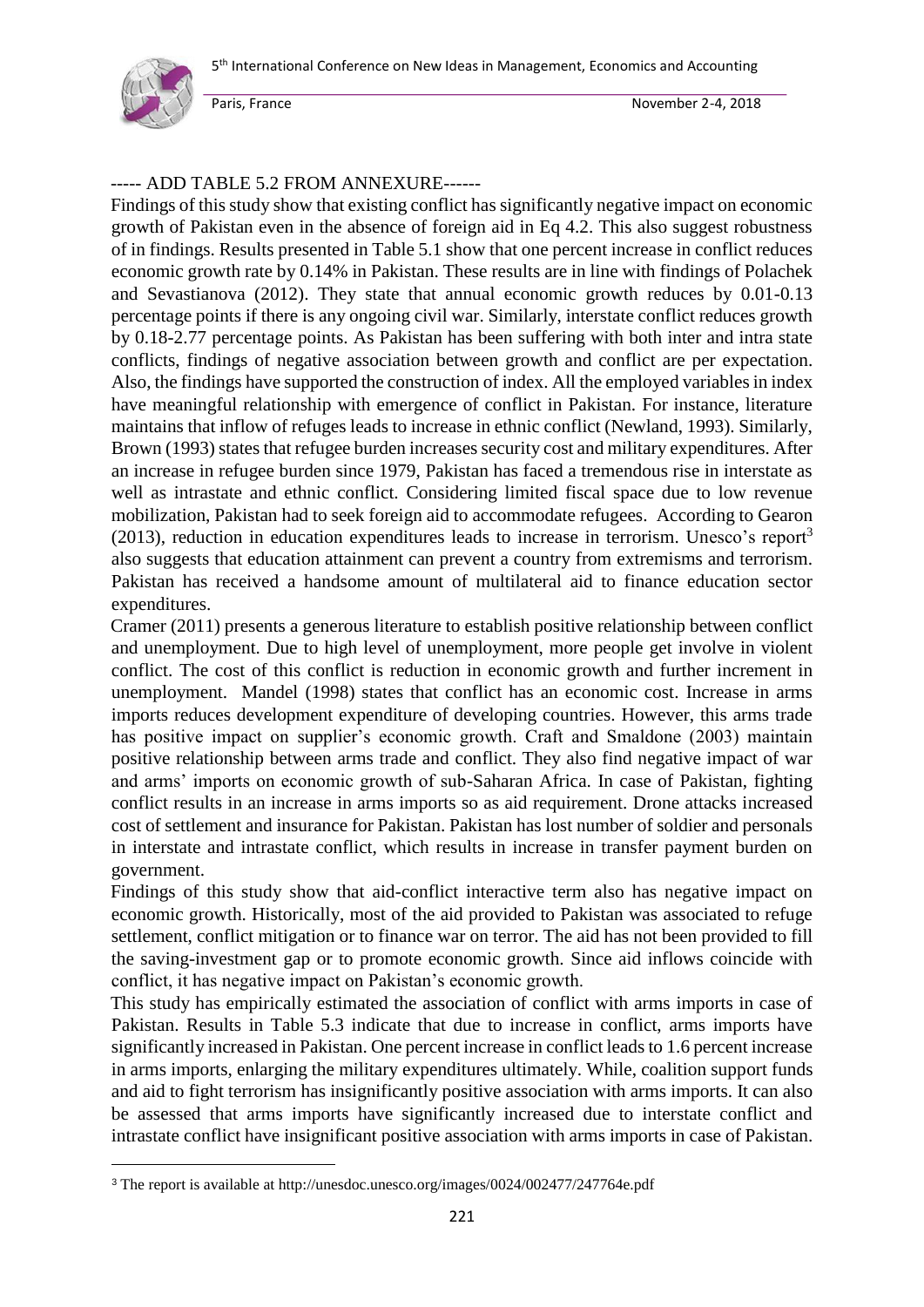

## ----------ADD TABLE 5.3 FROM ANNEXURE----------- **POLICY**

## **IMPLICATION**

This study has contributed in aid effectiveness literature by analyzing the role of conflict. Results of this study show that at the time of the conflict, the aid inflows are rendered ineffective. One explanation could be that most of the aid flows make their way towards military expenditures at the time of conflict. Further, without restoring the prevailing law and order condition in a country, the developmental activities being aimed by the aid inflows are also not properly pursued. A case in point is US aid inflows towards Pakistan for development expenditures on account of Kerry-Lugar support program. The aid inflows prove to be ineffective since the law and order situation was not conducive for any development activities. The policy implication for both donor and recipient of aid is to first direct their efforts towards reducing conflict in the country.

## **REFERENCES**

- Addison, T. and Murshed, S.M., 2001. *From conflict to reconstruction: Reviving the social contract* (No. 2001/48). WIDER Discussion Papers//World Institute for Development Economics (UNU-WIDER).
- Adewumi, S., 2007. The impact of FDI on growth in developing countries: An African experience.
- Ahmed, M.M., 2010. External debts, growth and peace in the Sudan: Some serious challenges facing the country in the post-conflict era.
- Anderson, M.B., 1999. *Do no harm: how aid can support peace--or war*. Lynne Rienner Publishers.
- Anwar, M. and Michaelowa, K., 2006. The political economy of US aid to Pakistan. *Review of Development Economics*, *10*(2), pp.195-209.
- Backer, D., Bhavnani, R. and Huth, P. eds., 2016. *Peace and Conflict 2016*. Routledge.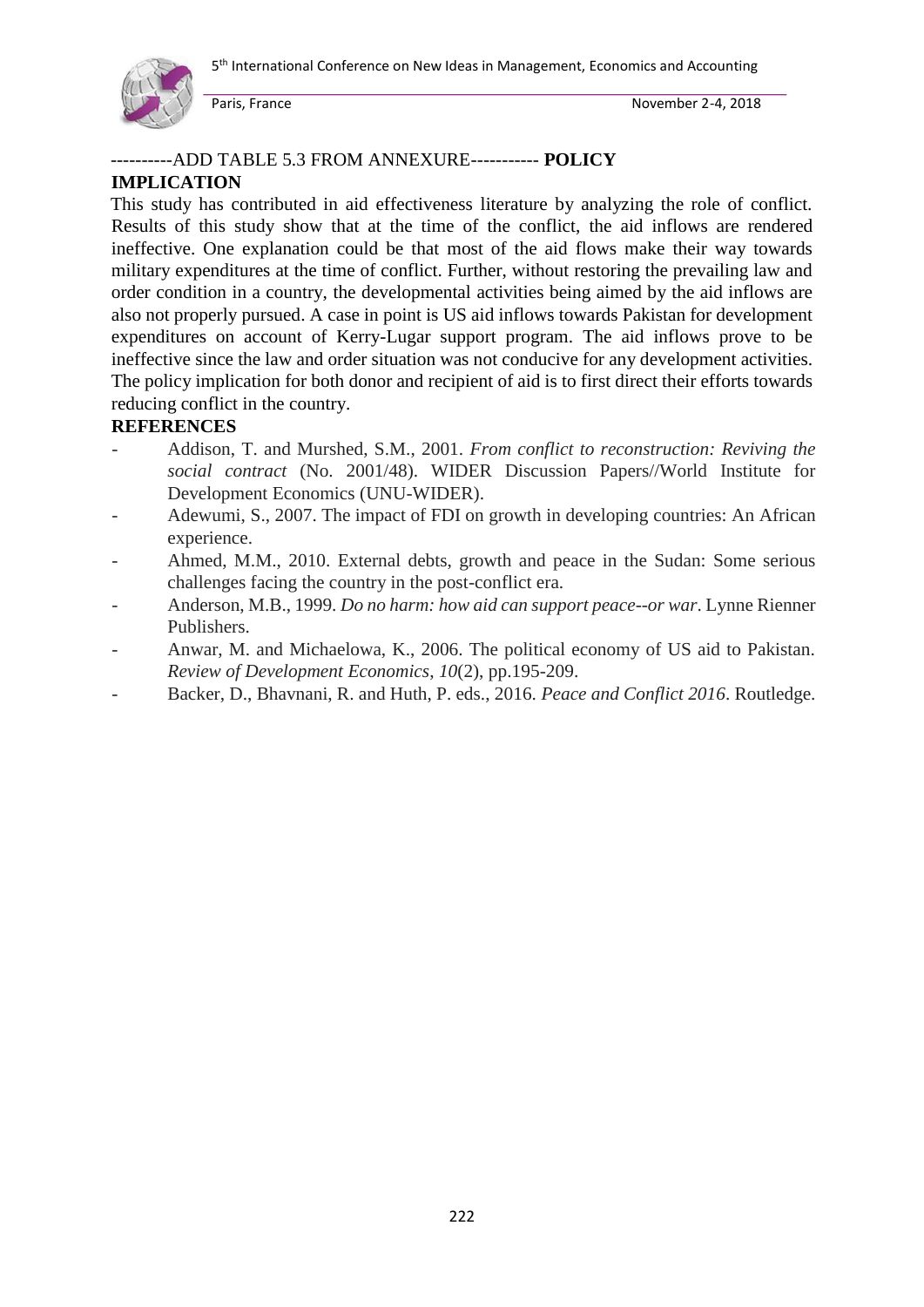

p.53.

Paris, France November 2-4,

Bauer, P. and Yamey, B., 1982. Foreign aid: What is at stake?. *The public interest*, (68),

Berman, E., Shapiro, J.N. and Felter, J.H., 2011. Can hearts and minds be bought? The economics of counterinsurgency in Iraq. *Journal of Political Economy*, *119*(4), pp.766- 819. - Bortolleto (2010). American Foreign Aid: Recent Trends in Goals and

Allocation. *Social Sciences Journal*, *10*(1), p.7.

- Brown, M.E. ed., 1993. *Ethnic conflict and international security*. Princeton University Press.
- Burnside, C. and Dollar, D., 1997. Aid spurs growth-in a sound policy environment. *Finance and Development*, *34*(4), p.4.
- Burnside, C. and Dollar, D., 2000. Aid, policies, and growth. *American economic review*, *90*(4), pp.847-868.
- Burnside, C. and Dollar, D., 2004. Aid, policies, and growth: reply. *American economic review*, *94*(3), pp.781-784.
- Chenery, H.B. and Strout, A.M., 1968. Foreign assistance and economic development: Reply. *The American Economic Review*, *58*(4), pp.912-916.
- Collier, P. and Dollar, D., 2001. Aid, risk and the special concerns of small states. *Small states in the global economy*, pp.11-38.
- Collier, P. and Dollar, D., 2002. Aid allocation and poverty reduction. *European economic review*, *46*(8), pp.1475-1500.
- Collier, P. and Hoeffler, A., 2002. Aid, policy and peace: Reducing the risks of civil conflict. *Defence and Peace Economics*, *13*(6), pp.435-450.
- Collier, Paul, and Benedikt Goderis. "Does aid mitigate external shocks?." *Review of Development Economics* 13, no. 3 (2009): 429-451.
- Craft, C. and Smaldone, J., 2003. Arms imports in sub-saharan Africa: Predicting conflict involvement. *Defence and peace economics*, *14*(1), pp.37-49. - Cramer, C., 2011. Unemployment and participation in violence.
- Dalgaard, C.J. and Hansen, H., 2001. On aid, growth and good policies. *Journal of development Studies*, *37*(6), pp.17-41.
- De Ree, J. and Nillesen, E., 2009. Aiding violence or peace? The impact of foreign aid on the risk of civil conflict in sub-Saharan Africa. *Journal of Development Economics*, *88*(2), pp.301-313.
- De Waal, A., 1997. Democratizing the aid encounter in Africa. *International Affairs*, *73*(4), pp.623-639.
- Doucouliagos, H. and Paldam, M., 2009. The aid effectiveness literature: The sad results of 40 years of research. *Journal of Economic Surveys*, *23*(3), pp.433-461.
- Easterly, W., 2001. *The elusive quest for growth: economists' adventures and misadventures in the tropics*. MIT press.

- Easterly, W., 2003. Can foreign aid buy growth?. *Journal of economic Perspectives*, *17*(3), pp.23-48.

- Gearon, L., 2013. The counter terrorist classroom: Religion, education, and security. *Religious Education*, *108*(2), pp.129-147.
- Hansen, H. and Tarp, F., 2000. Aid effectiveness disputed. *Foreign Aid and Development: lessons learnt and directions for the future*, pp.103-128.
- Khan, M.A. and Ahmed, A., 2007. Foreign aid—blessing or curse: Evidence from Pakistan. *The Pakistan Development Review*, pp.215-240.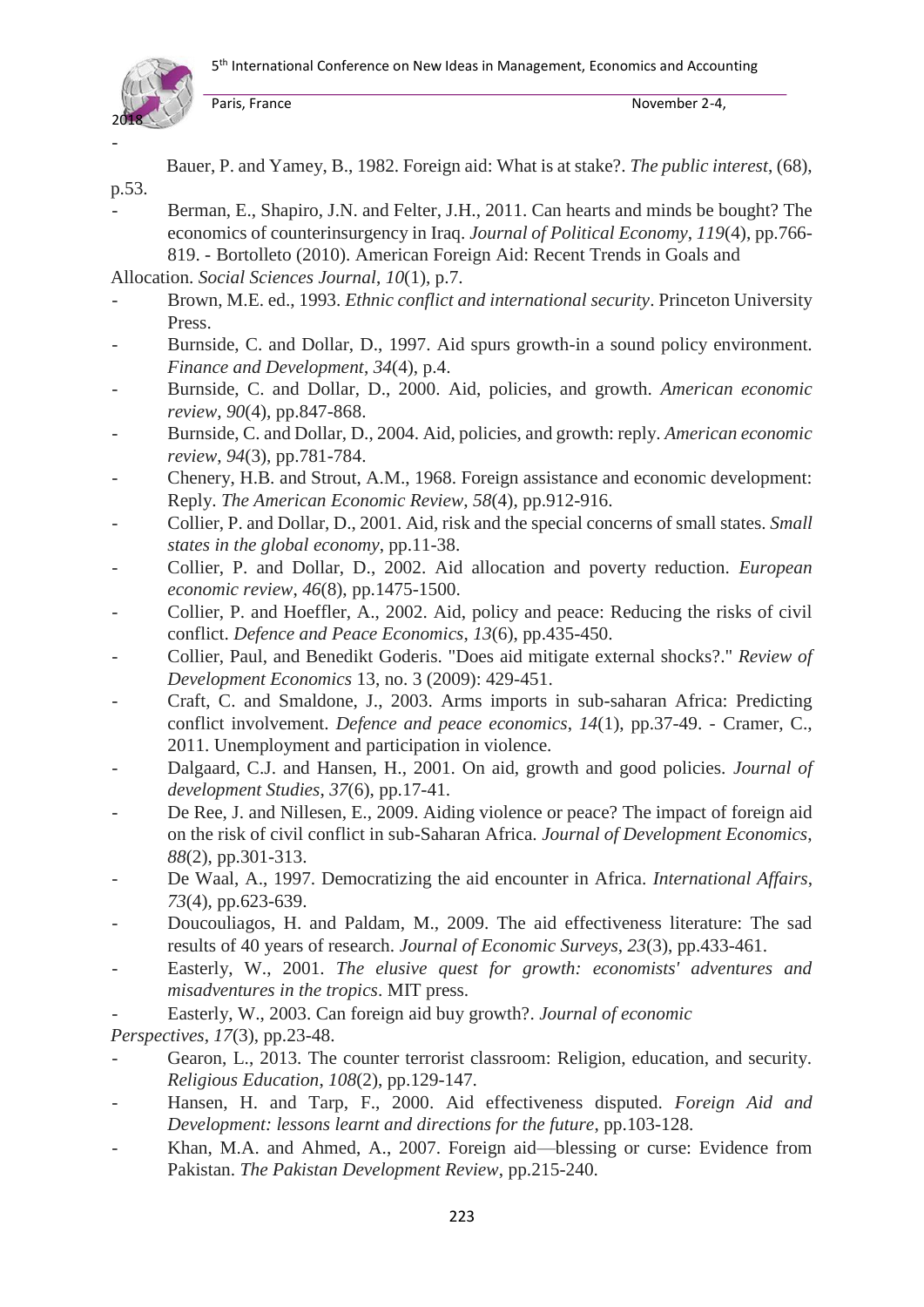

-

Paris, France November 2-4,

Khan, M.A. and Ahmed, A., 2007. Foreign aid—blessing or curse: Evidence from Pakistan. *The Pakistan Development Review*, pp.215-240.

Kinsella, D., 1994. Conflict in context: Arms transfers and third world rivalries during the cold war. *American Journal of Political Science*, pp.557-581.

- Lensink, R. and Morrissey, O., 2000. Aid instability as a measure of uncertainty and the positive impact of aid on growth. *The Journal of Development Studies*, *36*(3), pp.31- 49. - Lensink, R. and White, H., 2000. Assessing aid: a manifesto for aid in the 21st century?. *Oxford Development Studies*, *28*(1), pp.5-18.
- Lensink, R. and White, H., 2001. Are there negative returns to aid?. *Journal of development Studies*, *37*(6), pp.42-65.
- Mandel, R., 1998. Exploding myths about global arms transfers. *Journal of Conflict Studies*, *18*(2).
- MANSOOR, S., BAIG, M.A. and JAVID, M., 2017, July. FOREIGN AID VOLATILITY AND ECONOMIC GROWTH: A CASE STUDY OF PAKISTAN.

In *3rdAcademic International Conference on Law, Economics and Finance* (p. 6).

- McGillivray, M. and Noorbakhsh, F., 2007. *Aid, conflict and human development* (No. 2007\_03).
- Muhammad, J. and Qayyum, A., 2011. Foreign aid-growth nexus in Pakistan: role of macroeconomic policies.
- Muhammad, J. and Qayyum, A., 2011. Foreign aid-growth nexus in pakistan: role of macroeconomic policies.
- Narang, N., 2015. Assisting uncertainty: how humanitarian aid can inadvertently prolong civil war. *International Studies Quarterly*, *59*(1), pp.184-195.
- Nasir, M., Rehman, F.U. and Orakzai, M., 2012. Exploring the nexus: Foreign aid, war on terror, and conflict in Pakistan. *Economic Modelling*, *29*(4), pp.1137-1145. - Newland, K., 1993. Ethnic conflict and refugees. *Survival*, *35*(1), pp.81-101.
- Polachek, S.W. and Sevastianova, D., 2012. Does conflict disrupt growth? Evidence of the relationship between political instability and national economic performance. *The Journal of International Trade & Economic Development*, *21*(3), pp.361-388.
- Polachek, S.W. and Sevastianova, D., 2012. Does conflict disrupt growth? Evidence of the relationship between political instability and national economic performance. *The Journal of International Trade & Economic Development*, *21*(3), pp.361-388.

- Polman, L., 2010. *The crisis caravan: what's wrong with humanitarian aid?*.

Metropolitan Books.

- Radelet, S., 2006. A primer on foreign aid.
- Rahman, A., 2015. Impact of foreign direct investment on economic growth: Empirical evidence from Bangladesh. *International Journal of Economics and Finance*, *7*(2), p.178. - Rajan, R.G. and Subramanian, A., 2005. *Aid and growth: What does the crosscountry evidence really show?* (No. w11513). National Bureau of Economic Research.
- Rajan, R.G. and Subramanian, A., 2005. *Aid and growth: What does the cross-country evidence really show?* (No. w11513). National Bureau of Economic Research. - Sachs, J.D., 2006. How aid can work. *The New York Review of Books*, *53*(20). - Savun, B. and Tirone, D.C., 2011. Foreign aid, democratization, and civil conflict: how does democracy aid affect civil conflict?. *American Journal of Political Science*, *55*(2), pp.233-246.
- Schulze, K.E., 2016. *The Arab-Israeli Conflict*. Taylor & Francis.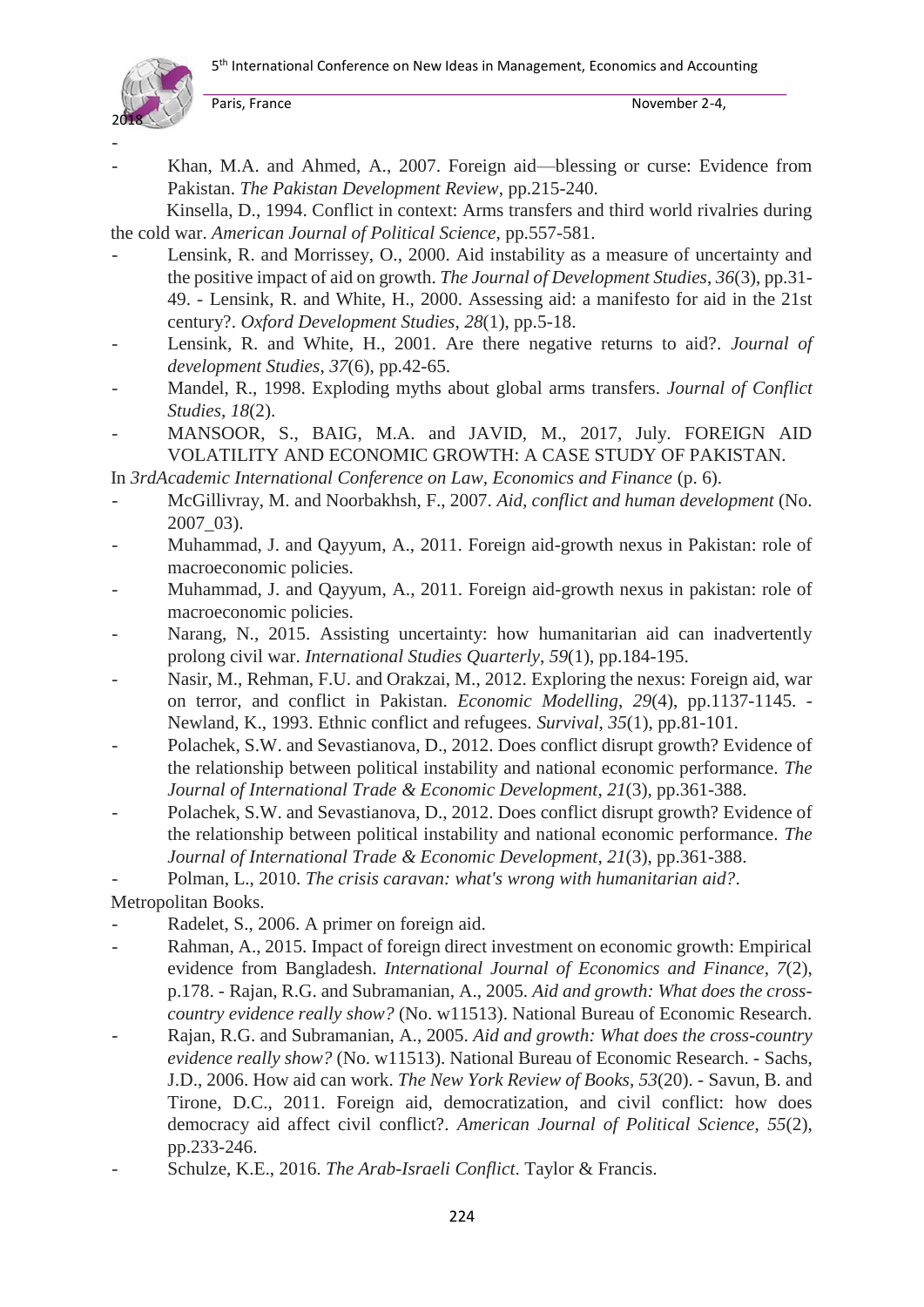5<sup>th</sup> International Conference on New Ideas in Management, Economics and Accounting



Paris, France November 2-4,

Sharp, J.M., 2015, June. US foreign assistance to the Middle East: Historical background, recent trends, and the FY2016 request. LIBRARY OF CONGRESS WASHINGTON DC CONGRESSIONAL RESEARCH SERVICE.

Strandow, D., Findley, M.G. and Young, J.M., 2014. Foreign aid and the intensity of violent armed conflict. *Unpublished working paper*.

- Svensson, J., 1999. Aid, growth and democracy. *Economics & politics*, *11*(3), pp.275297.
- Tao, R., Strandow, D., Findley, M., Thill, J.C. and Walsh, J., 2016. A hybrid approach to modeling territorial control in violent armed conflicts. *Transactions in GIS*, *20*(3), pp.413425.

#### **Annexure**



| <b>Table 4.1 Unit Root Test of Conflict Index</b> |  | <b>Statistic</b> | Prob.* |
|---------------------------------------------------|--|------------------|--------|
|---------------------------------------------------|--|------------------|--------|

| <b>Augmented Dickey-Fuller test statistic</b> |                    | $-3.8418$ | 0.0051 |
|-----------------------------------------------|--------------------|-----------|--------|
| Test critical values:                         | 1% level 3.5925    |           |        |
|                                               | 5% level   -2.9314 |           |        |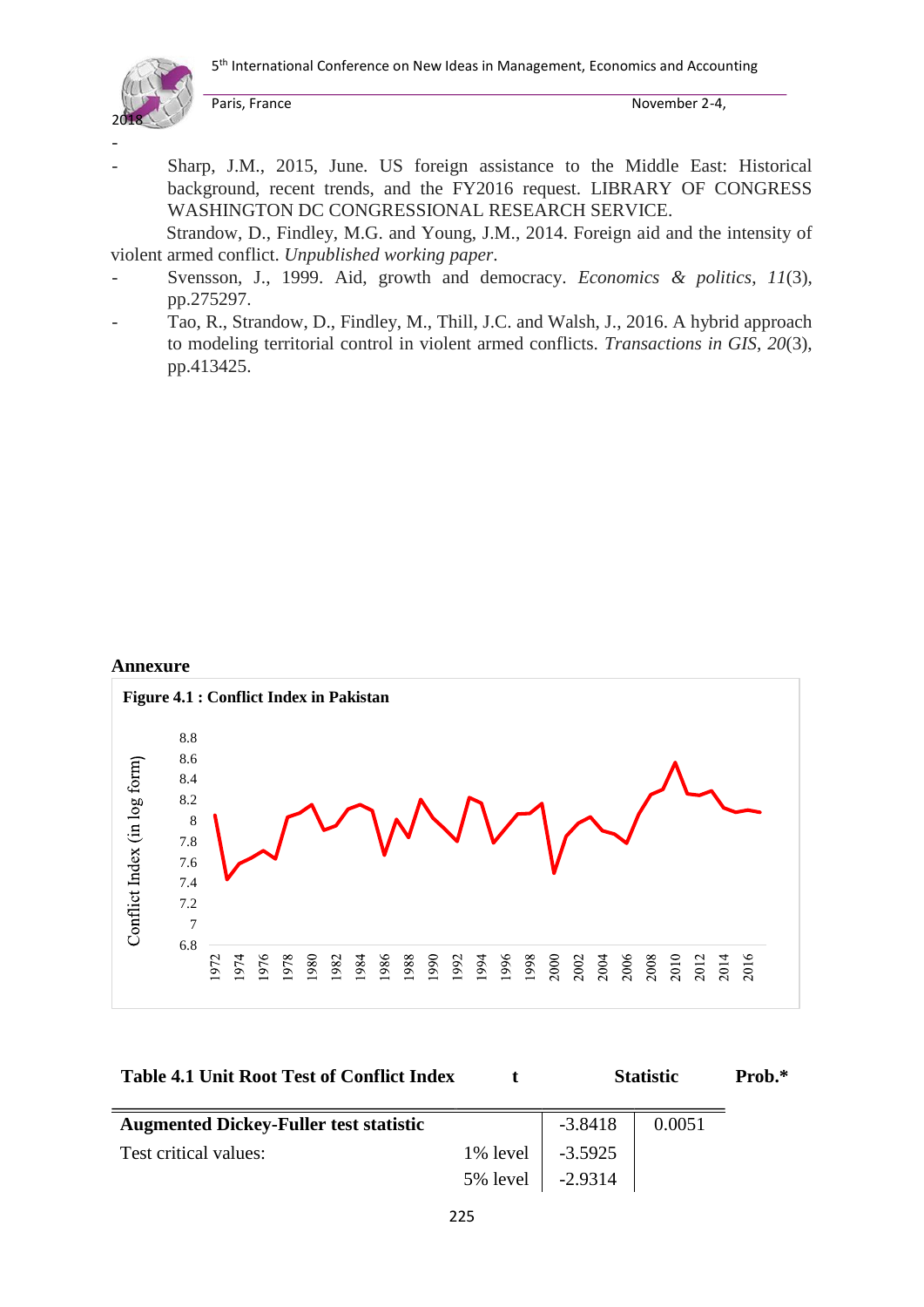5<sup>th</sup> International Conference on New Ideas in Management, Economics and Accounting



Paris, France November 2-4,

10% level | -2.6039

\*MacKinnon (1996) one-sided p-values.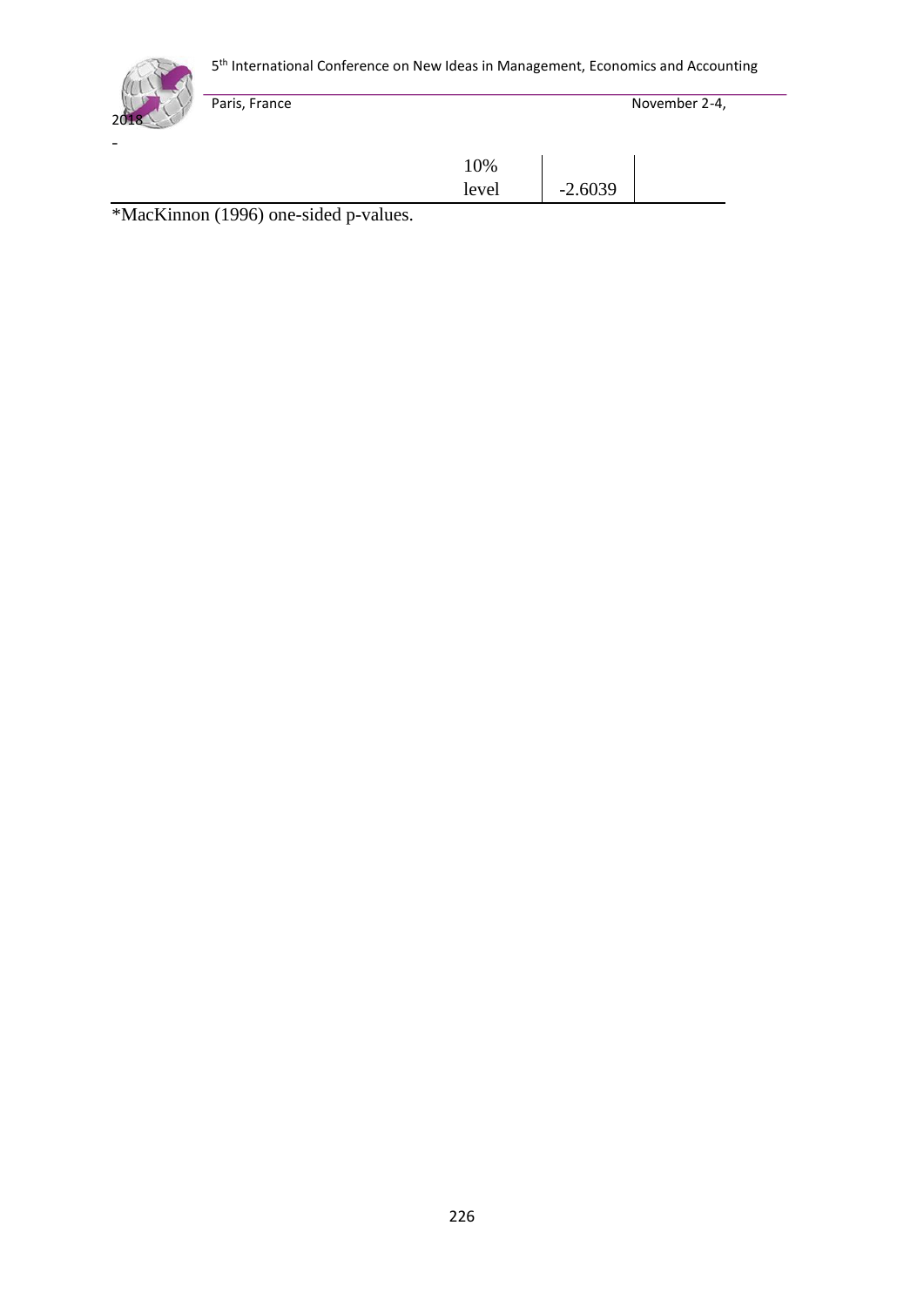

|                 | Table: 3.2 Variables and Data Source (1972-2017)                |                                          |
|-----------------|-----------------------------------------------------------------|------------------------------------------|
| <b>Variable</b> | <b>Definition</b>                                               | <b>Data Source</b>                       |
| Aid             | <b>Official Development Assistance</b><br>$(\% \text{ of GDP})$ | World Bank, $(2017)$                     |
| Y               | Per capital GDP (USD, Constant)                                 | World Bank, $(2017)$                     |
| <b>FDI</b>      | Foreign Direct Investment (% of<br>GDP)                         | World Bank, $(2017)$                     |
| $G_{X}$         | Government Expenditure (% of<br>GDP)                            | World Bank, $(2017)$                     |
| $\mathbf{L}$    | Labour Force                                                    | World Bank, (2017)                       |
| To              | Trade Openness (% of GDP)                                       | <b>State Bank of Pakistan</b>            |
| K               | Gross Fixed Capital Formation (%<br>of GDP)                     | World Bank, $(2017)$                     |
| M               | Military Spending, (million, USD)                               | <b>SIPRI Military Database</b><br>(2017) |
| AT              | Arms Imports, (million, USD)                                    | <b>SIPRI Military Database</b><br>(2017) |

**Table 5.1 : Foreign Aid, Conflict and Economic Growth Dynamics in Pakistan** *(GMM methodology estimators)*

| Dependent Variable : GDP Per Capita : Sample 1972-2017 |               |           |           |           |                    |
|--------------------------------------------------------|---------------|-----------|-----------|-----------|--------------------|
|                                                        | Eq.4.1        | Eq.4.2    | Eq.4.3    | Eq.4.4    | Eq.4.5             |
| Intercept                                              | 2.7556        | 1.3421    | 2.5233    | 1.1246    | 1.5688             |
|                                                        | (0.0003)      | (0.0033)  | (0.0001)  | (0.0013)  | (0.0054)           |
| Foreign Aid % GDP                                      | $-0.0796$     |           | $-0.0516$ |           | $-0.0245$          |
|                                                        | (0.0012)      |           | (0.0748)  |           | $(0.435)*$         |
| <b>Labor Force</b>                                     | 0.8092        | 0.8904    | 0.8448    | 0.9983    | 0.9718             |
|                                                        | (0.0003)      | (0.0001)  | (0.0001)  | (0.0001)  | (0.0001)           |
| <b>Gross Fixed Capital Formation %</b><br>of GDP       | 0.0806        | 0.2823    | 0.1085    | 0.2466    | 0.2499             |
|                                                        | $-0.0809$     | (0.0082)  | (0.0331)  | (0.0017)  | (0.0022)           |
| Foreign Direct Investment % GDP                        | $-0.0025$     | $-0.0203$ | $-0.0130$ | $-0.0270$ | $-0.0208$          |
|                                                        | (0.8488)<br>* | (0.0736)  | (0.3005)  | (0.0376)  | (0.1404)<br>$\ast$ |
| <b>Trade Openness</b>                                  | 0.3508        | 0.4237    | 0.5059    | 0.4908    | 0.3608             |
|                                                        | (0.0323)      | (0.0156)  | (0.0079)  | (0.0001)  | (0.0001)           |
| Government Expenditure % GDP                           | 0.0079        | 0.0260    | 0.0017    | 0.0092    | 0.0172             |
|                                                        | (0.5126)      | (0.1425)  | (0.8671)  | (0.2706)  | (0.0071)           |
|                                                        | *             | *         | $\ast$    | *         | $\ast$             |
| (Conflict Index)                                       |               | $-0.0814$ | $-0.0753$ |           |                    |
|                                                        |               | (0.0911)  | (0.0503)  |           |                    |
| Aid-Conflict Interactive term                          |               |           |           | $-0.0108$ | $-0.0090$          |
|                                                        |               |           |           | (0.0001)  | (0.0149)           |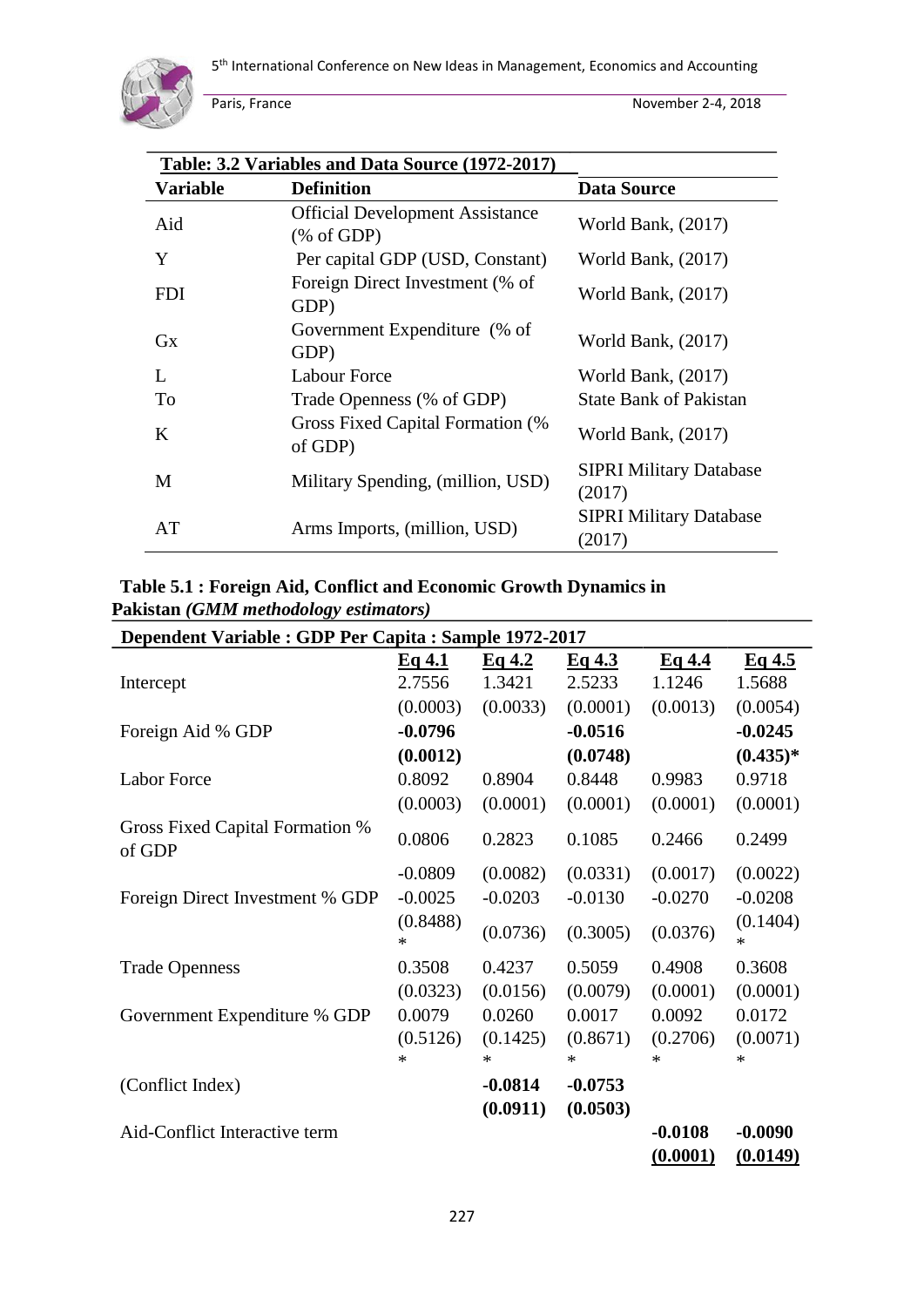

5<sup>th</sup> International Conference on New Ideas in Management, Economics and Accounting

Paris, France November 2-4, 2018

| <b>Diagnostics</b> |        |        |        |        |                |       |        |        |        |
|--------------------|--------|--------|--------|--------|----------------|-------|--------|--------|--------|
| Prob (J-Stats)     |        | 0.2499 |        |        | $0.253$ 0.1563 |       | 0.4058 | 0.4648 | $R-$   |
| Square             | 0.9814 |        | 0.9715 |        | 0.9820         |       | 0.9779 | 0.9769 |        |
| D.W                |        |        |        | 1.5650 |                | 1.529 | 1.5590 | 2.2177 | 2.2746 |

Note: p-values are in parenthesis,

\* denotes insignificance.

## **Table 5.2 : Foreign Aid, Conflict and Economic Growth Dynamics in Pakistan** *(Fully Modified OLS)*

| Dependent Variable : GDP Per Capita : Sample 1972-2017 |           |           |  |  |  |
|--------------------------------------------------------|-----------|-----------|--|--|--|
|                                                        | Eq4.3     | Eq4.4     |  |  |  |
|                                                        |           |           |  |  |  |
| Intercept                                              | 3.2256    | 3.2875    |  |  |  |
|                                                        | (0.0001)  | (0.0001)  |  |  |  |
| Foreign Aid % GDP                                      | $-0.0396$ |           |  |  |  |
|                                                        | (0.0023)  |           |  |  |  |
| <b>Labor Force</b>                                     | 0.8136    | 0.8623    |  |  |  |
|                                                        | (0.0007)  | (0.0001)  |  |  |  |
| Gross Fixed Capital Formation % of GDP                 | 0.1084    | 0.1440    |  |  |  |
|                                                        | (0.0092)  | (0.0044)  |  |  |  |
| Foreign Direct Investment % GDP                        | $-0.0006$ | 0.0014    |  |  |  |
|                                                        | (0.9366)  | (0.8605)  |  |  |  |
| <b>Trade Openness</b>                                  | 0.2687    | 0.2892    |  |  |  |
|                                                        | (0.0001)  | (0.0001)  |  |  |  |
| Government Expenditures (% of GDP)                     | 0.0057    | 0.0055    |  |  |  |
|                                                        | (0.0537)  | (0.1093)  |  |  |  |
| <b>Conflict Index</b>                                  | $-0.0676$ |           |  |  |  |
|                                                        | (0.0041)  |           |  |  |  |
| Aid-Conflict Interactive term                          |           | $-0.3080$ |  |  |  |
|                                                        |           | (0.0016)  |  |  |  |
| <b>Diagnostics</b>                                     |           |           |  |  |  |
| R-Square                                               | 0.9868    | 0.9842    |  |  |  |
| <b>Adjusted R-squared</b>                              | 0.9843    | 0.9817    |  |  |  |
| <b>ADF</b> test-Residuals                              | (0.0000)  | (0.0000)  |  |  |  |

Note: p-values are in parenthesis

## **Table 5.3 : Foreign Aid, Conflict and Arms Imports Dynamics in Pakistan**